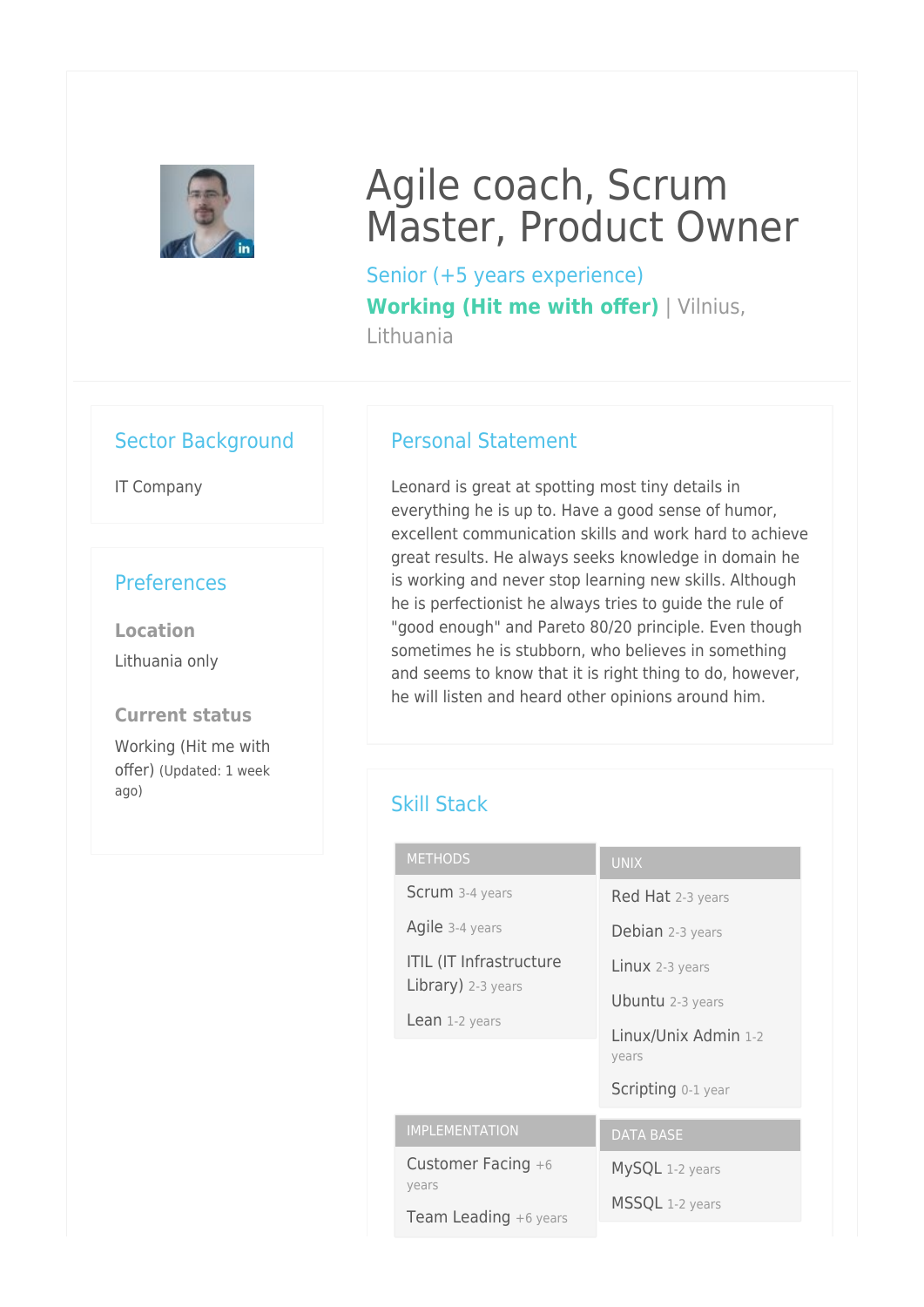| Support of Systems +6<br>years            |                                                     |
|-------------------------------------------|-----------------------------------------------------|
| Stakeholders<br>Management 2-3 years      |                                                     |
| <b>IT Service Management</b><br>2-3 years |                                                     |
| DevOps 0-1 year                           |                                                     |
| Configuration<br>Management 0-1 year      |                                                     |
| PROGRAMMING                               | <b>MOBILE</b>                                       |
| PHP 1-2 years                             | Android 0-1 year                                    |
| SQL 1-2 years                             | Mobile UI 0-1 year                                  |
| <b>WEB</b>                                | <b>TOOLS</b>                                        |
| XML 1-2 years                             | TFS 2-3 years                                       |
| HTML5 1-2 years                           | Jira 1-2 years                                      |
| HTML 1-2 years                            | $Git$ 0-1 year                                      |
| CSS3 0-1 year                             | Eclipse 0-1 year                                    |
| JSon 0-1 year                             |                                                     |
| <b>Amazon Web Services</b>                |                                                     |
| 0-1 year                                  |                                                     |
| <b>JAVASCRIPT</b>                         | ROLE EXPERIENCE                                     |
| Angular.JS 0-1 year                       | Engineer +6 years                                   |
|                                           | Team Lead +6 years                                  |
|                                           | Project Manager 3-4<br>years                        |
|                                           | Scrum Master 2-3 years                              |
|                                           | Business Developer 2-3<br>years                     |
| <b>INDUSTRY EXPERIENCE</b>                | <b>LANGUAGE SKILLS</b>                              |
| Public Sector +6 years                    | Lithuanian Gimtoji                                  |
| <b>IT Company</b> +6 years                | <b>English Proficient Business</b><br>Level (C1/C2) |
| App Development 1-2<br>years              | Rusų Опытный<br>Пользователь (С1/С2)                |
|                                           | Polish Niezależny<br>Użytkownik (B1/B2)             |